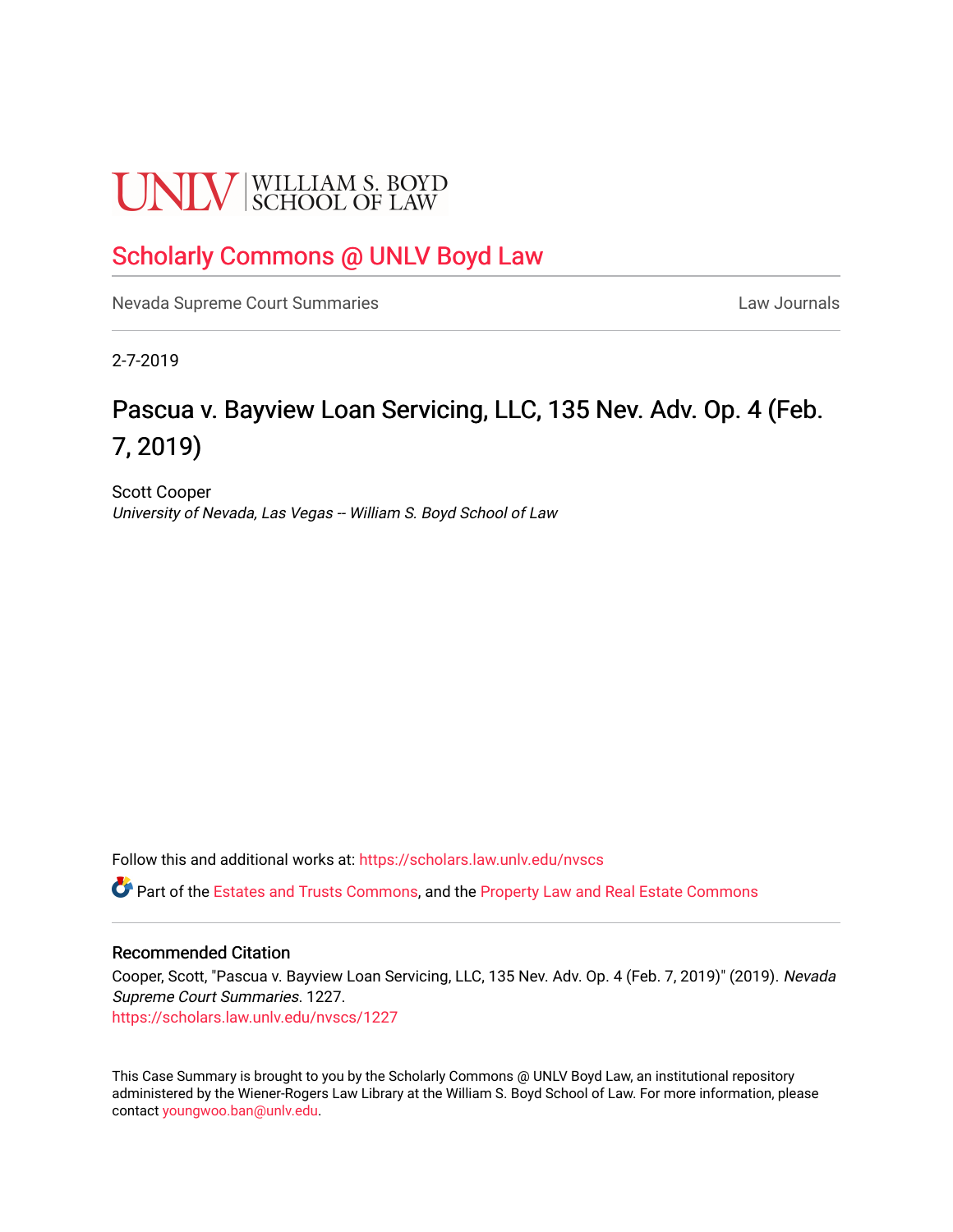*Pascua v. Bayview Loan Servicing, LLC, 135 Nev. Adv. Op. 4 (Feb. 7, 2019)*<sup>1</sup>

# STATUTORY INTERPRETATION: RIGHTS OF A SPECIAL ADMINISTRATOR

#### **Summary**

The Court determined that an individual who has been appointed special administrator of a decedent's estate is entitled to participate in the Foreclosure Mediation Program if the property is the special administrator's primary residence, and they retain an ownership interest through intestate succession laws.

## **Background**

In 2010, Myrna Pascua passed away, and was survived by her husband Ricardo Pascua. During her marriage to Ricardo, Myrna purchased a home in her name only, which was also encumbered by a deed of trust. After Myrna's passing, Ricardo petitioned the probate court and was appointed as the special administrator of her estate.

In 2016, respondent Bayview Loan Servicing, LLC, began foreclosure proceedings on the house Myrna had purchased. As special administrator, Ricardo requested foreclosure mediation through Nevada's Foreclosure Mediation Program. However, during the mediation, the mediator concluded the property did not qualify for the mediation program because Ricardo was not the owner or grantor of the property, and his rights as special administrator did not authorize him to participate in the program. Ricardo subsequently filed a petition with the district court for judicial review, but the court denied his petition. This appeal followed.

### **Discussion**

The Foreclosure Mediation Program applies to "owner-occupied residence[s], which is defined as "housing that is occupied by an owner at the owner's primary residence."<sup>2</sup> The purpose of this program is to provide homeowners with a timely and cost-effective mediation program that allows lender and homeowners to exchange information that may avoid foreclosures.

Additionally, a special administrator's duties are laid out in NRS 140.010. As special administrator, Ricardo is required to take "charge and management of the real property and enter upon and preserve it from damage, waste and injury."<sup>3</sup> Based on the plain language of the statutes, it is clear that allowing the special administrator to participate in the Foreclosure Mediation Program is a preliminary step necessary to preserve the estate and prevent "damage, waste and injury," and naturally foreclosure is covered here.<sup>4</sup> Additionally, even if the statute did not directly cover the issue, good public policy dictates that special administrator should be able to participate the mediation program to avoid the foreclosure of a residence occupied by the administrator as the spouse of the deceased owner.

 $\overline{a}$ 

<sup>&</sup>lt;sup>1</sup> By Scott Cooper

<sup>2</sup> NEV. REV. STAT. § 107.086(1), (19)(d) (2017).

<sup>&</sup>lt;sup>3</sup> Nev. Rev. Stat. § 140.040(1)(b) (2017).

<sup>4</sup> *Id*.